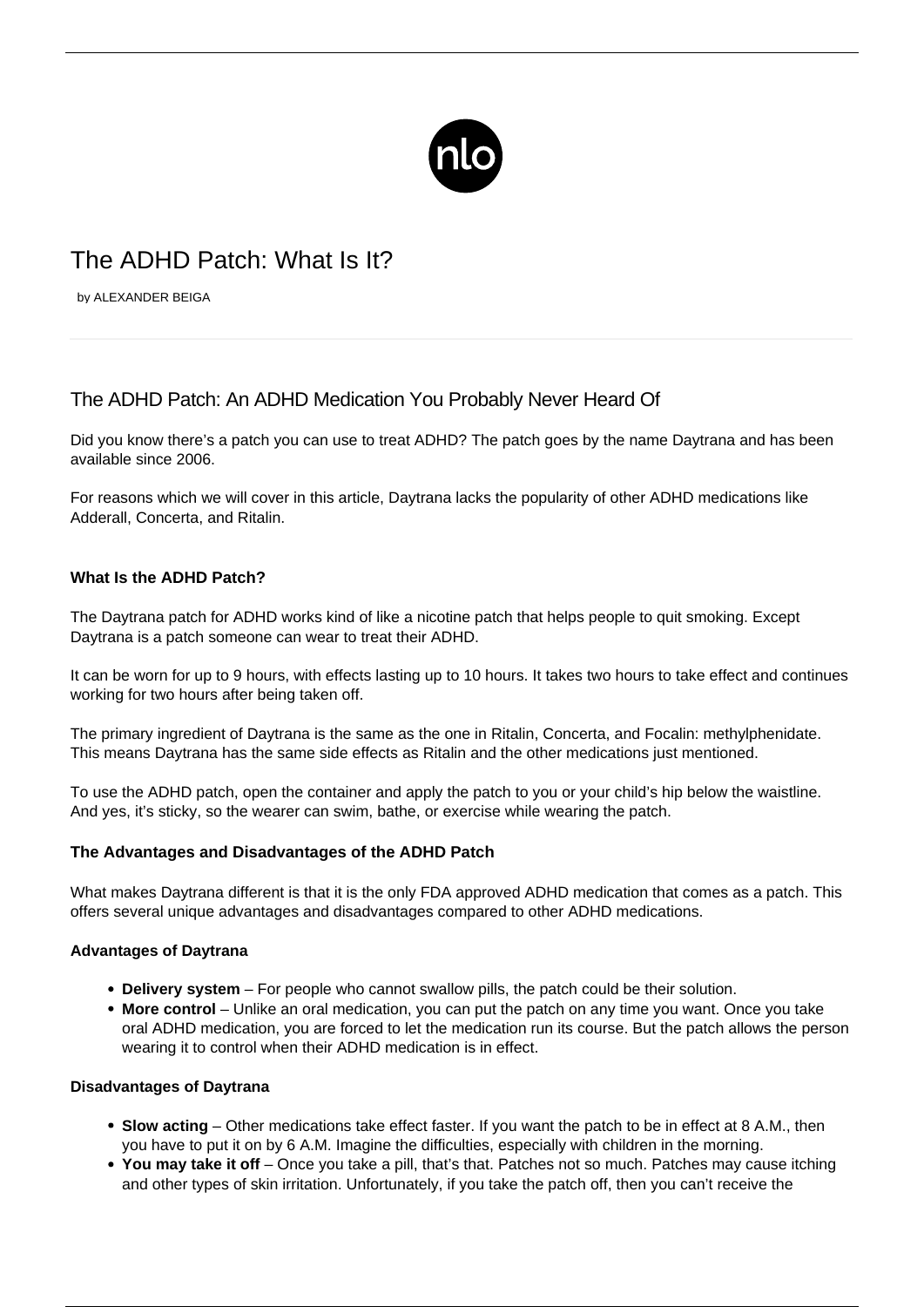benefits of its medicine. The ADHD patch is not for those who have trouble keeping their commitments.

- **Stigma** Adults don't have to worry about this too much, but kids in school do. For example, while your child is changing clothes in gym class, someone may see their patch and ask what it is. This could cause your child to feel ashamed.
- **Requires a different approach** With pills, you swallow them and go about your day. However, with Daytrana, it's different in that you cannot apply the patch to the same area every day. This makes the patch a bit of a hassle to get used to.

#### **The Side Effects of the ADHD Patch**

As mentioned earlier, the side effects of Daytrana are almost identical to Ritalin. However, Daytrana has patchrelated side effects that Ritalin does not.

Common side effects and risks of Daytrana and other ADHD medications (i.e., Ritalin):

- Poor appetite
- Nausea
- Vomiting
- Stomach pain
- Weight loss
- Tics
- Trouble sleeping
- Mood swings
- Dizziness

Common and unique side effects only found in Daytrana:

- Redness where the patch is applied
- Small bumps where the patch is applied
- An itchy feeling while wearing the patch
- Skin rash after taking off the patch

Rare and unique side effect only found in Daytrana:

Permanent skin discoloration, as warned by the FDA. (Typically happens when you apply the patch to the same area repeatedly or wear the patch for longer than 9 hours.)

There's one more thing you should know about the side effects of Daytrana. Daytrana was originally denied approval by the FDA. The reason why is because Daytrana's side effects become more common after 9 hours of use.

As a result of not being approved by the FDA, the makers of Daytrana lowered the recommended use time for Daytrana to exactly 9 hours to get FDA approval.

Make sure you or your child do not wear the Daytrana patch longer than nine hours.

To avoid most of Daytrana's side effects, be sure to apply the patch to different areas of the skin each time you use it. Also, never apply Daytrana to irritated or damaged skin. Doing so increases the amount of medication that enters the bloodstream, which could be lethal.

#### **Why Is the Patch Not as Popular as Ritalin or Adderall?**

Sales of Daytrana have suffered from consistent product recalls. As recent as September 2017, Daytrana was recalled because of problems with the way it stuck to the skin.